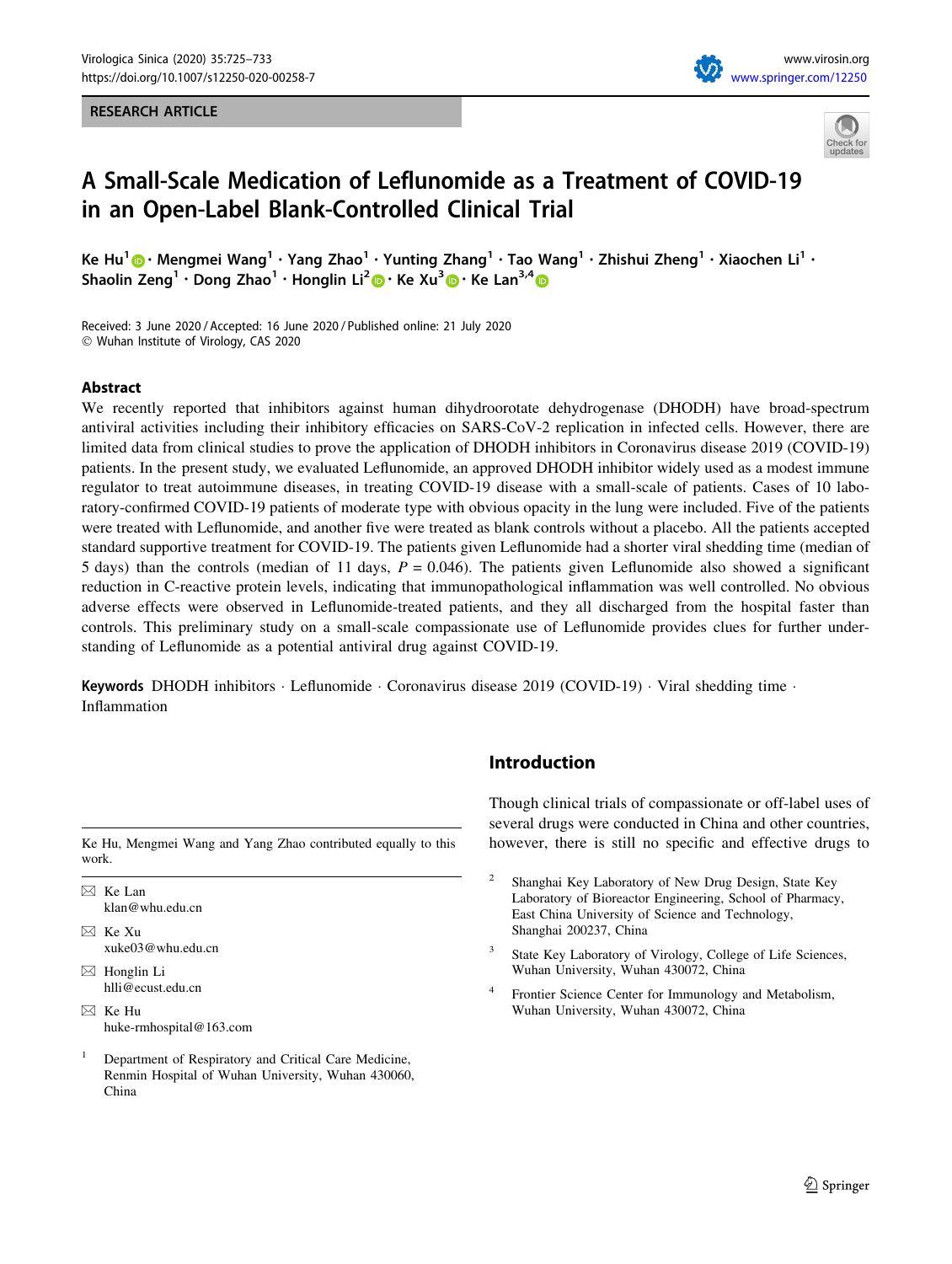cure COVID-19. The WHO is encouraging global solidarity trial mainly focusing on three kinds of drugs that may prove useful against the SARS-CoV-2, that are an anti-viral compound of Remdesivir previously developed as a treatment for Ebola, anti-HIV combination treatment of Lopinavir and Ritonavir in the present of interferon-beta or not, and anti-malaria compound chloroquine & hydroxychloroquine (Kupferschmidt and Cohen [2020](#page-7-0)). Partial clinical trial results of the above drugs had already gained in different countries, showing only modulate and inconsistent efficacies (Beigel et al. [2020](#page-7-0); Cao et al. [2020](#page-7-0); Geleris et al. [2020;](#page-7-0) Wang et al. [2020\)](#page-8-0). It is therefore still mandatory to seek other safe and solid strategies to treat COVID-19 when facing the increasing number of patients worldwide.

Recently, we reported that acute replication of RNA virus including SARS-CoV-2 deeply relying on the intracellular pyrimidine resource, and inhibitors against DHODH, a rate-limiting enzyme in the fourth step of de novo pyrimidine biosynthesis pathway, can efficiently block viral genome replications in infected cells (Xiong et al. [2020\)](#page-8-0). Furthermore, DHODH inhibitors can rescue mice from severe influenza-A-virus infection by the dual use of both anti-viral and immuno-repression of pathological inflammation. Leflunomide and its active metabolite Teriflunomide, as approved DHODH inhibitors in many countries, have been widely used in the clinic to treat autoimmune diseases for years (Fragoso and Brooks [2015](#page-7-0)). During this SARS-CoV-2 outbreak, we for the first time proved that Teriflunomide conferred a profound antiviral efficacy of  $EC50 = 6 \mu mol/L$  at  $MOI = 0.03$  in SARS-CoV-2 infected cells. However, whether Leflunomide/ Teriflunomide can be equivalently effective in COVID-19 patients is unknown. As COVID-19 patients also suffered from excessive inflammations similar to autoimmune patients (Huang et al. [2020\)](#page-7-0), Leflunomide/Teriflunomide may benefit a large number of COVID-19 patients through a dual-use of both antiviral and anti-inflammation. We now present the initial clinical experience in using Leflunomide to treat five COVID-19 patients of moderate type, and another five blank-controlled patients treated under standard therapy without placebo are enrolled as controls. Clinical outcomes were compared before and after Leflunomide treatment with the control group.

## Materials and Methods

# Method

This study was an open-label, compassionate use of Leflunomide on limited COVID-19 patients approved by the Clinical Research Ethics Committee of Renmin Hospital of Wuhan University (WDRY2020-K047), and each patient signed written informed consent. Patients' enrollment began from February 20th and stopped on February 28th because of a recheck procedure on all registered COVID-19 trials in China by CDC (we additionally supplemented required documents and our registration got approval again on 18th March), and the patients were followed up to the clinical endpoint. The study was also registered at the Chinese Clinical Trial Registry (ChiCTR 2000030058).

## Patients

The diagnosis guidelines of COVID-19 followed by the National Health Commission of China (NHC 2020). These guidelines classified SARS-CoV-2 infections into four groups (mild type, moderate type, severe type, and critical type). Laboratory confirmed moderate type (with fever respiratory symptoms, and lung imaging with visible lesions) of COVID-19 patients, diagnosed using quantitative reverse transcriptase-polymerase chain reaction (qRT-PCR) (Shanghai GeneoDx Biotech Co., LTD, China) were eligible to receive Leflunomide treatment if they fulfilled the following criteria: (1) Men or women, 18–70 years old; (2) meet the diagnostic criteria of a confirmed case according to national diagnostic and treatment program; (3) within 10 days of onset; (4) subjects who can take oral medication or receive oral medication; (5) non-pregnant women, and effective contraception within 7 days of the last drug use to ensure that no pregnancy is taken. (6) Men agree not to have sex with women for 7 days after taking the last drug. Exclude criteria: (1) cases of severe vomiting that are difficult to take pills or cases that have difficulties in absolving the medicine after oral administration; (2) pregnant women and lactating women; (3) subjects received specific antiviral medications such as lopinavir/ lidonavir, ribavirin, monoclonal antibodies, etc. within 1 week of admission; (4) breathing failure cases and mechanical ventilation; (5) liver dysfunction; (6) cases of shock; (7) combined with other organ failure requiring ICU monitoring; (8) cases where there is no survival, only hospice care, or cases of deep coma and no response to supportive treatment within 3 h of hospitalization. Clinical endpoint: the primary endpoint was the time from Leflunomide initiation to clinical improvement meeting the discharge criteria (set by the National Health Commission of China). The discharge criteria include: (1) the body temperature returns to normal for more than 3 days; (2) respiratory symptoms improve significantly; (3) lung imaging shows that acute ostonic lesions significantly improved; (4) two consecutive sputum, nasopharyngeal swabs and other respiratory samples nucleic-acid test are negative (sampling time at least 24 h interval). Other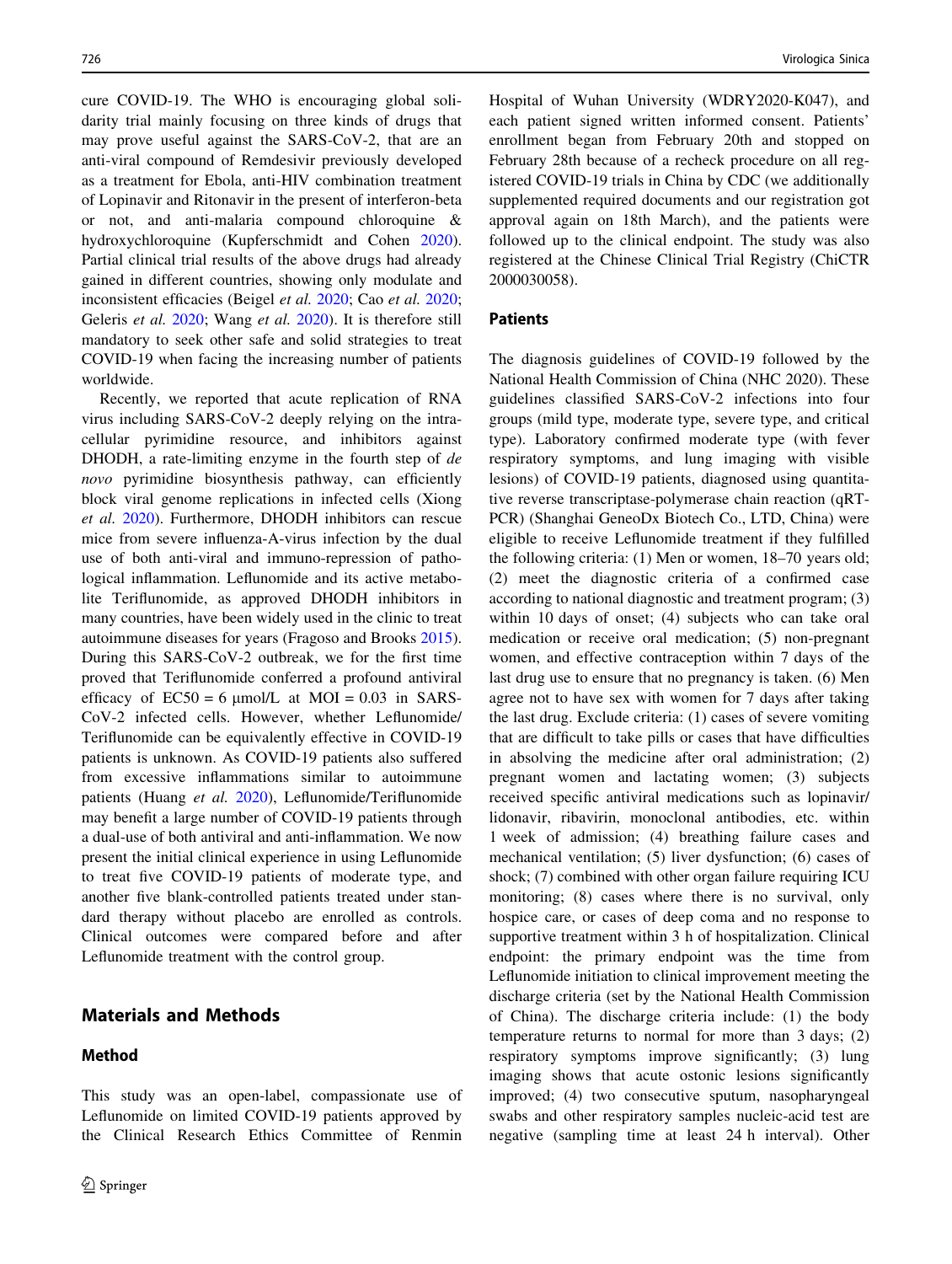clinical outcomes included length of hospitalization, duration of viral shedding, and safety outcomes.

#### Study Medication

The 10 patients are randomly assigned to either treatment group or control groups. Both groups receive the equal standard supportive treatment of Arbidol and Lianhua Qingwen Capsule (A traditional Chinese medicine recommended by the 7th edition of diagnosis and treatment guidance of novel coronavirus infected pneumonia issued by National Health Commission of the People's Republic of China). Magnesium Isoglycyrrhizinate and Cefoperazone were also included in the supportive treatment.

Treatment group: Oral Leflunomide (10 mg per tablet), 50 mg, q12h (every 12 h), three consecutive times, after 20 mg, qd (every day), a total course of 10 days. Leflunomide tablets are produced by Suzhou Long March-Xinkai Pharmaceutical Co., Ltd, China. The supportive treatments (Arbidol, Lianhua Qingwen Capsule, Magnesium Isoglycyrrhizinate, and Cefoperazone) were accompanied to all the patients.

Control group: Blank control without a placebo but with the supportive treatment (Arbidol, Lianhua Qingwen Capsule, Magnesium Isoglycyrrhizinate, and Cefoperazone).

# Clinical Information

Clinical information for the 10 patients before and after drug treatment was obtained from hospital documentation including demographic data, days of symptom onset, days of admission, and clinical symptoms; clinical measurements of body temperature were monitored daily; chest imaging studies and standard whole blood tests including white blood cell count, lymphocyte count, chemistry panels, inflammatory factors C-reactive protein (CRP) et al. were conducted before treatment and at day 7 after treatment respectively.

# Measurement of Virus Shedding by Quantitative RT-PCR

The qRT-PCR for SARS-CoV-2 was conducted by collecting nasopharyngeal swab specimens during hospitalization through using a commercial kit specific for SARS-CoV-2 detection (Shanghai GeneoDx Biotech Co., LTD, China) approved by the China Food and Drug Administration with an interval of every 24–48 h. According to the illustration manual, a Ct value of 37 or lower was considered positive. Specimens with a Ct value higher than 37 were repeated to double confirmation. If the repeated Ct was still higher than 37 or undetectable, the specimen was considered negative. An endpoint of virus clearance was set as qRT-PCR with the first negative for two continuous samplings from the same patient.

#### **Outcomes**

We describe demographics, signs, and symptoms on admission, laboratory results, and chest CT imaging. All the patients survive and discharged from the hospital at the end of the study but with different duration days of hospitalization.

#### Statistical Analysis

Continuous data are presented as were presented as median (interquartile range 25–75 percentile), and differences between continuous data were analyzed using Mann-Whitney U-test. Categorical variables were expressed as number (n) and compared by the  $\chi^2$  test or Fisher's exact test.  $P \leq 0.05$  was considered statistically significant.

# Results

# Patients Clinical Characteristics

From February 20th to February 28th, ten patients with laboratory-confirmed COVID-19 were enrolled in this study to evaluate the efficacy of Leflunomide on SARS-CoV-2 infection. The ten patients randomly assigned into two groups (5 for each) and all received the standard supportive treatments (Arbidol, Lianhua Qingwen Capsule, Magnesium Isoglycyrrhizinate, and Cefoperazone). One group of five patients treated with Leflunomide with a similar dose as the rheumatoid arthritis (RA) treatment, another group of five patients were treated as blank controls without a placebo. There were no significant differences in age (51[49–63] vs 54 [50–59]) and gender (2:3 vs 1:4 [M: F]) between Leflunomide treatment group and blank group, and all the patients are categorized as moderate type according to COVID-19 diagnosis and treatment guide (7th version) issued by the Chinese National Health and Care Commission. All the patients had fevers and respiratory symptoms and clear inflammatory lesions in chest CT before treatment. The patients' information is summarized in Table [1.](#page-3-0) The Leflunomide treatment group took Leflunomide pills orally for 10 continuous days.

# General Results from Blood Examination

The whole blood routine examination was conducted before and after treatment for all the patients. The data were summarized in Table [2.](#page-4-0) There were no differences between two groups or between pre- and post-treatment in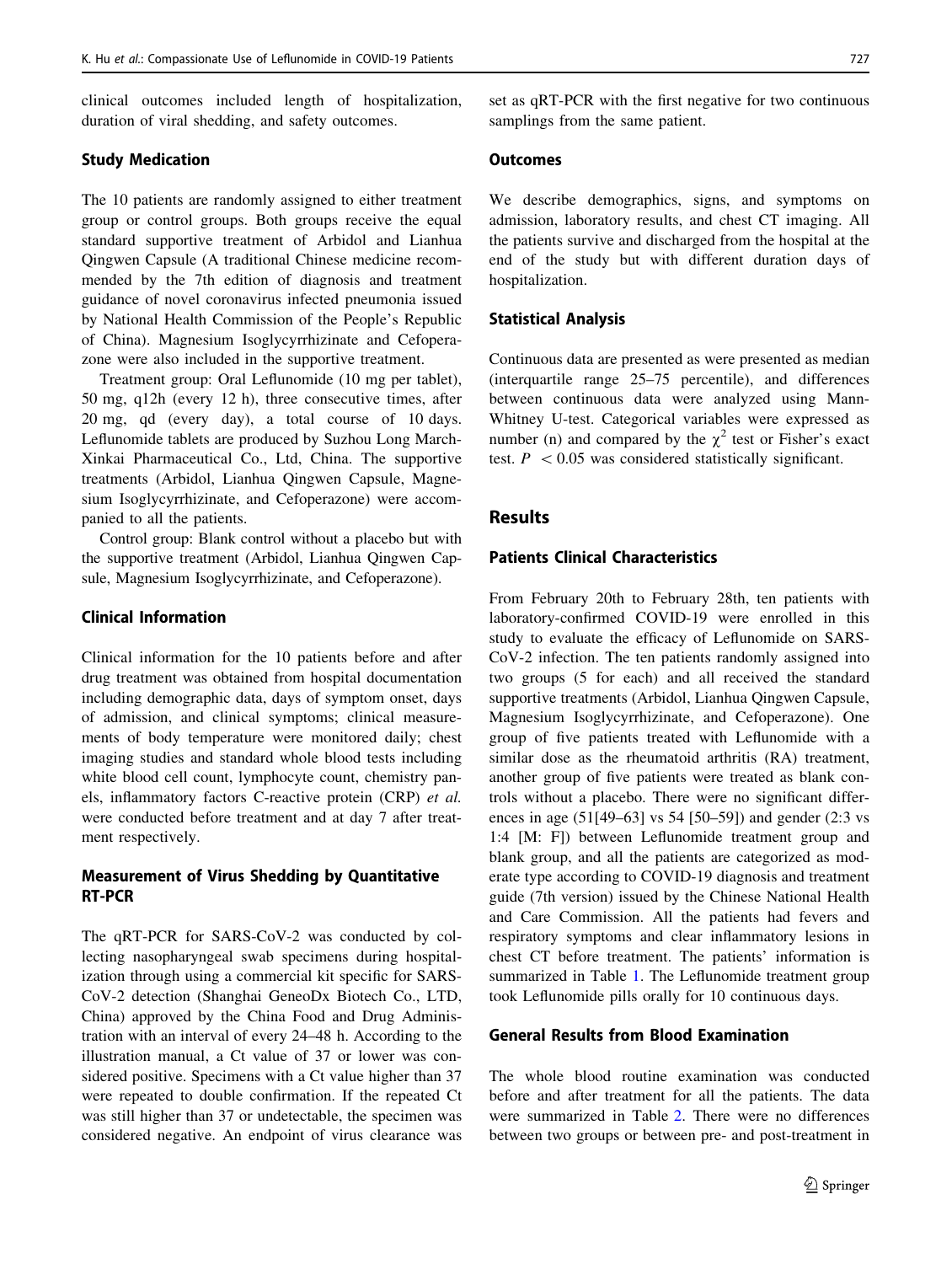<span id="page-3-0"></span>Table 1 Clinical characteristics of SARS-CoV-2-infected patients.

|                                   | Patient No. | <b>Sex</b> | Age, y | Onset days | Anamnesis                                   |
|-----------------------------------|-------------|------------|--------|------------|---------------------------------------------|
| Patients treated with Leflunomide |             | M          | 65     | 10         | None                                        |
|                                   | 2           | F          | 61     | 10         | Hypertension                                |
|                                   | 3           | M          | 47     | 9          | None                                        |
|                                   | 4           | F          | 51     | 8          | Hypertension, Hyperlipidemia                |
|                                   | 5           | F          | 51     | 10         | Hypertension, Atherosclerosis               |
| Patients treated with blank       |             | F          | 54     | 9          | Hypertension, Atherosclerosis, Hysteromyoma |
|                                   | 2           | F          | 50     | 10         | Atherosclerosis                             |
|                                   | 3           | M          | 56     | 10         | Hypertension                                |
|                                   | 4           | F          | 63     | 8          | <b>COPD</b>                                 |
|                                   | 5           | F          | 51     | 9          | Hypertension                                |
| $P$ value                         |             |            | 0.91   |            |                                             |

each group in either the counts of white blood cell (WBC), neutrophilia (N), lymphocytes (L), platelet, or the levels of alkaline, phosphatase, bilirubin, potassium, sodium, urea, creatinine and albumin ( $P \ge 0.05$ ). A slight decrease of hemoglobin was observed after treatment in both the Leflunomide treatment group (from 140 to 115 g/L,  $P > 0.05$ ) and the control group (from 135 to 112 g/L,  $P < 0.05$ ). Nevertheless, it is considered to be no difference as hemoglobin levels can be affected by multiple factors beyond the drug intervention. The level of creatine kinase also decreased after treatment in both the Leflunomide treatment group (from 50 to 24 mg/L,  $P > 0.05$ ) and in the control group (from 70 to 48 mg/L,  $P < 0.05$ ). However, due to samples missing in after-treatment of the Leflunomide treatment group, there is no statistical significance in creatine kinase degrade between two groups  $(P > 0.05)$ . Nevertheless, the changes in creatine kinase after treatment may suggest that heart muscle damage could occur in SARS-CoV-2 infections.

## Drug Treatment Effects

There was a significant decrease in the level of the inflammatory biomarker C-reactive protein (CRP) in the Leflunomide treatment group (from 37.4 to 5 mg/L) when compared with the control group (from 5 to 5 mg/L)  $(P = 0.047)$  (Table [2](#page-4-0)), indicating that Leflunomide could repress harmful inflammations in COVID-19 as it does in RA treatment. However, due to patient recruitment difficulties, all five patients in the control group exhibited low levels of CRP before treatment as compared to the Leflunomide treatment group.

Considering the clinical features, although there were no differences in body maximum temperature (Tmax) and antipyretic time, the Leflunomide treatment group showed significantly shorter duration of viral shedding time in 3 patients (5 days [median]) as compared to the control group  $(n = 3)$  (11 days [median]) with  $P = 0.046$ (Table [3\)](#page-5-0). Two patients in each group (Patient No. 2 and 5 in the Leflunomide treatment group and Patient No. 2 and 3 in the control group) showed negative in viral shedding immediately on the day of drug administration but still with obvious lung inflammatory opacities. We, therefore, excluded these four patients in viral shedding time analysis but continued with treatment until they met the discharge criteria.

Because viral nucleic acid detection by RT-PCR kit may have false-negative results due to the limit of detection, the chest CT is more reliable for pneumonia diagnosis to visualize the lung damage lesions. The chest CT imaging from a representative patient in the Leflunomide treatment group showed patchy ground-glass opacity in both left and right lobes before treatment, which are the common CT features for COVID-19 patients (Fig. [1](#page-5-0)A). However, at 7 days after Leflunomide treatment, the areas of groundglass opacity became much smaller and there was obvious absorption of lesions in the bilateral lung as compared to before-treatment (Fig. [1B](#page-5-0)). Moreover, this patient (No. 4) has a disease history of both hypertension and hyperlipidemia, but she responded positively to Leflunomide treatment by clearing the virus within 5 days after-treatment and showed obvious absorption of lung inflammatory opacities.

# Adverse Effects

The levels of liver enzymes Alanine Aminotransferase (ALT) and Aspartate transaminase (AST) both increased in the Leflunomide treatment group as compared to the control group  $(P = 0.049$  and  $P = 0.176$  respectively) (Table [2\)](#page-4-0). The elevations of these two enzymes reflected the commonly observed adverse effects of Leflunomide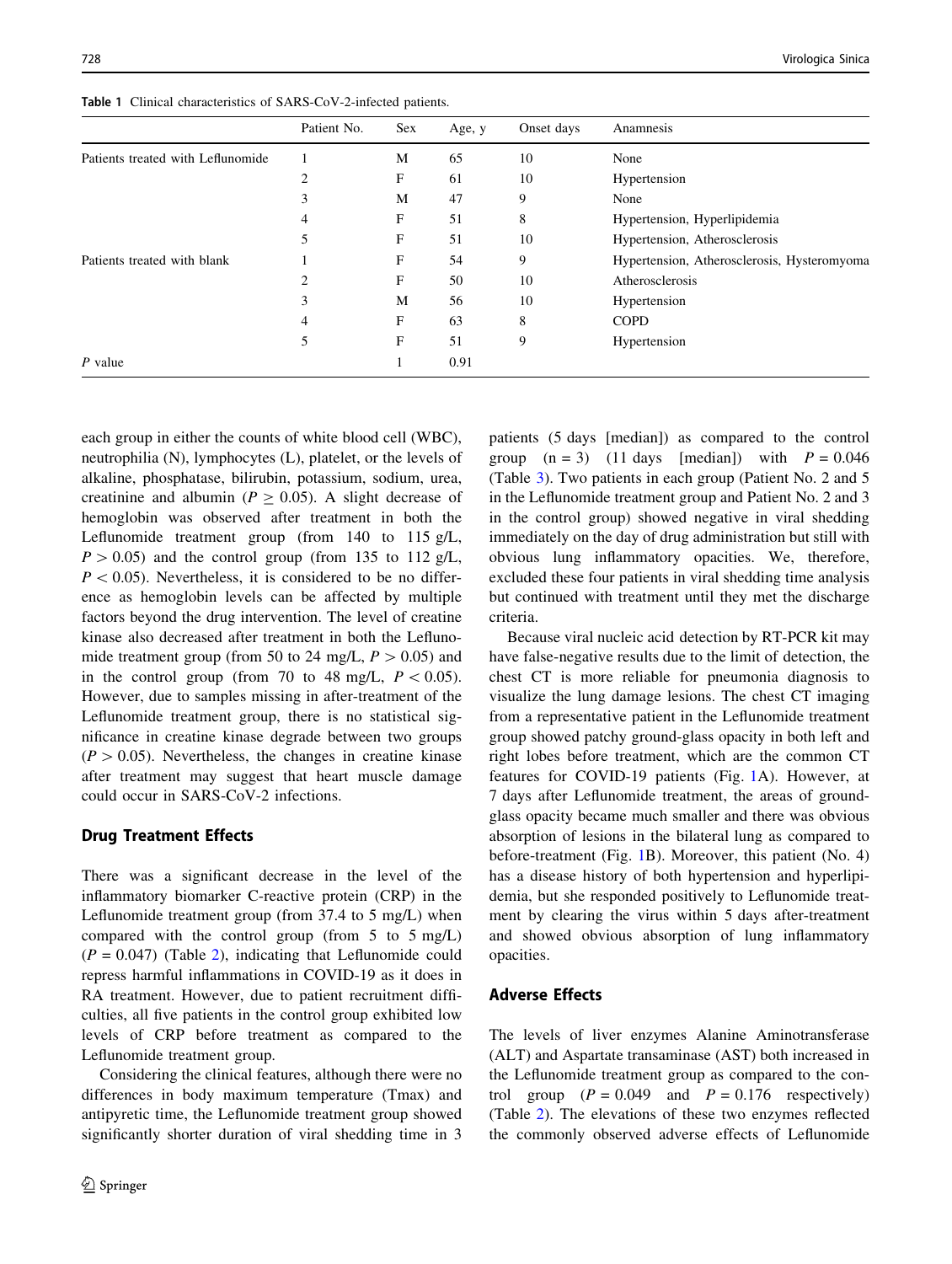<span id="page-4-0"></span>

|  |  |  |  |  | Table 2 Clinical parameters between the Leflunomide group and the control group. |  |  |  |  |  |
|--|--|--|--|--|----------------------------------------------------------------------------------|--|--|--|--|--|
|--|--|--|--|--|----------------------------------------------------------------------------------|--|--|--|--|--|

| Parameters                                            | Leflunomide, $n = 5$     |                             | Control, $n = 5$         |                           |                          |           |
|-------------------------------------------------------|--------------------------|-----------------------------|--------------------------|---------------------------|--------------------------|-----------|
|                                                       | Before treatment         | After treatment             | $P$ value                | Before treatment          | After treatment          | $P$ value |
| WBC, $\times$ 10 <sup>9</sup> /L (3.5–9.5)            | $4.67(3.91 - 7.61)$      | 5.97 (4.34-9.69)            | 0.715                    | $5.28(3.95 - 6.97)$       | 5.58 (3.27–7.47)         | 0.893     |
| Differences before and after<br>treatment             | $1.73(0.63 - 5.59)$      |                             |                          | $0.95(0.68 - 2.27)$       |                          | 0.624     |
| N, $\times$ 10 <sup>9</sup> /L (1.8–6.3)              | $2.80(2.00-6.60)$        | $4.56(2.54 - 7.52)$         | 0.715                    | $2.78(1.81 - 4.62)$       | $2.89(1.48-4.3)$         | 0.893     |
| Differences before and after<br>treatment             | $2.04(0.31 - 5.08)$      |                             | $\overline{\phantom{0}}$ | $0.49(0.33 - 1.90)$       |                          | 0.327     |
| L, $\times$ 10 <sup>9</sup> /L (1.1–3.2)              | $0.9(0.58-1.58)$         | $1.18(0.95 - 1.41)$         | 0.465                    | $1.83(1.13-2.02)$         | $2.21(1.30-2.36)$        | 0.225     |
| Differences before and after<br>treatment             | $0.46(0.30-0.55)$        |                             |                          | $0.36(0.17-0.68)$         |                          | 0.624     |
| Platelet count, $\times$ 10 <sup>9</sup> /L (125–350) | 217<br>$(200.5 - 230.5)$ | 195.5 (152.5-270)           | 0.465                    | 258 (181-315)             | 231<br>$(221.5 - 246.5)$ | 0.893     |
| Differences before and after<br>treatment             | $40.5(4.75-86)$          |                             | $\overline{\phantom{0}}$ | $43(31.5-79.5)$           |                          | 0.624     |
| Alkaline phosphatase, U/L (45-125)                    | 74 (45.5–156)            | 76 (48-143.75)              | 0.273                    | $76(67-83)$               | $73(65 - 85.5)$          | 0.893     |
| Differences before and after<br>treatment             | $15.5(5.75-54.5)$        |                             |                          | $4(2-12)$                 |                          | 0.11      |
| Bilirubin, mmol/L (0-23)                              | $15.4(11.2 - 18.15)$     | $13.45(6.7-20.58)$          | 1                        | $8.5(6.05-10.65)$         | $6.8(5.95-7.1)$          | 0.225     |
| Differences before and after<br>treatment             | $4.2(1.98-10.4)$         |                             | -                        | $1.8(1.25-4.15)$          |                          | 0.176     |
| Potassium, mmol/L (3.5–5.3)                           | $3.79(3.45-4.05)$        | $3.75(3.23 - 4.07)$         | 0.715                    | $3.9(3.8-4.16)$           | $4.26(3.72 - 4.48)$      | 0.345     |
| Differences before and after<br>treatment             | $0.19(0.12 - 0.35)$      |                             |                          | $0.57(0.05-0.7)$          |                          | 0.624     |
| Sodium, mmol/L (137-147)                              | $132(132-139)$           | 139 (135.75-143.75)         | 0.068                    | $137(134.5 - 141.5)$      | 143<br>$(138.5 - 147.5)$ | 0.136     |
| Differences before and after<br>treatment             | $5.5(3.5-11.25)$         |                             | -                        | $3(1.5-12.0)$             |                          | 0.387     |
| Urea, mmol/L (2.17-7.14)                              | $3.1(2.25-4.63)$         | $3.62(2.1 - 5.56)$          | 1                        | $4.89(4.30 - 5.58)$       | $4.55(3.66 - 4.67)$      | 0.138     |
| Differences before and after<br>treatment             | $0.62$ $(0.16-2.28)$     |                             | $\overline{\phantom{0}}$ | $0.64(0.34 - 1.48)$       |                          | 0.624     |
| Creatinine, µmol/L (57-97)                            | $51(43.5 - 78.0)$        | $63(44.25-78)$              | 0.285                    | $55(47.5-61.5)$           | 52 (47.5–58)             | 0.581     |
| Differences before and after<br>treatment             | $3(0.5-6.25)$            |                             | $\overline{\phantom{0}}$ | $4(1.5-8.5)$              |                          | 0.707     |
| Albumin, $g/L$ (40–55)                                | $40.1(37.0-43.6)$        | 31.7 (26.35–37.43)          | 0.068                    | 41.8<br>$(38.45 - 44.45)$ | $40.8(39.6 - 41.65)$     | 0.686     |
| Differences before and after<br>treatment             | $6.35(4.48 - 16.18)$     |                             |                          | $3.8(1.05-4.5)$           |                          | 0.05      |
| Haemoglobin, g/L (130-175)                            | $140(117-157.5)$         | $115(101-134)$              | $0.08\,$                 | $135(125-178.5)$          | $112(108.5 - 127)$       | 0.043     |
| Differences before and after<br>treatment             | $26(4-38)$               |                             |                          | $27(8-58)$                |                          | 0.465     |
| Creatine kinase, U/L (50-310)                         | $50(34.5-79.5)$          | $24(19 - N.T.)$             | 0.109                    | $70(41.5-96)$             | $48(30.5-63)$            | 0.043     |
| Differences before and after<br>treatment             | $31(25 - N.T.)$          |                             |                          | 11 $(3.5-46)$             |                          | 0.368     |
| $CRP, mg/L (0-10)$                                    | $37.4(7.8-120.6)$        | $5(5-5)$                    | 0.109                    | $5(5-14.75)$              | $5(5-5.7)$               | 0.18      |
| Differences before and after<br>treatment             | $32(5.6-N.T.)$           |                             | -                        | $0(0-9.05)$               |                          | 0.047     |
| ALT, U/L $(9-50)$                                     | 26 (19.5–80.5)           | 123.5<br>$(61.25 - 251.75)$ | 0.068                    | $18(17-34.5)$             | $23(15-42)$              | 0.684     |
| Differences before and after<br>treatment             | 58.5 (36.75–186)         |                             | -                        | $8(6.5-29.5)$             |                          | 0.049     |
| AST, U/L $(15-40)$                                    | 23 (17.5–47.5)           | $83(37.25 - 96.5)$          | 0.068                    | $18(17-23.5)$             | $16(14.5-35)$            | 0.893     |
| Differences before and after<br>treatment             | $48.5(13.5-55)$          |                             | $\overline{\phantom{0}}$ | $6(4-20)$                 |                          | 0.176     |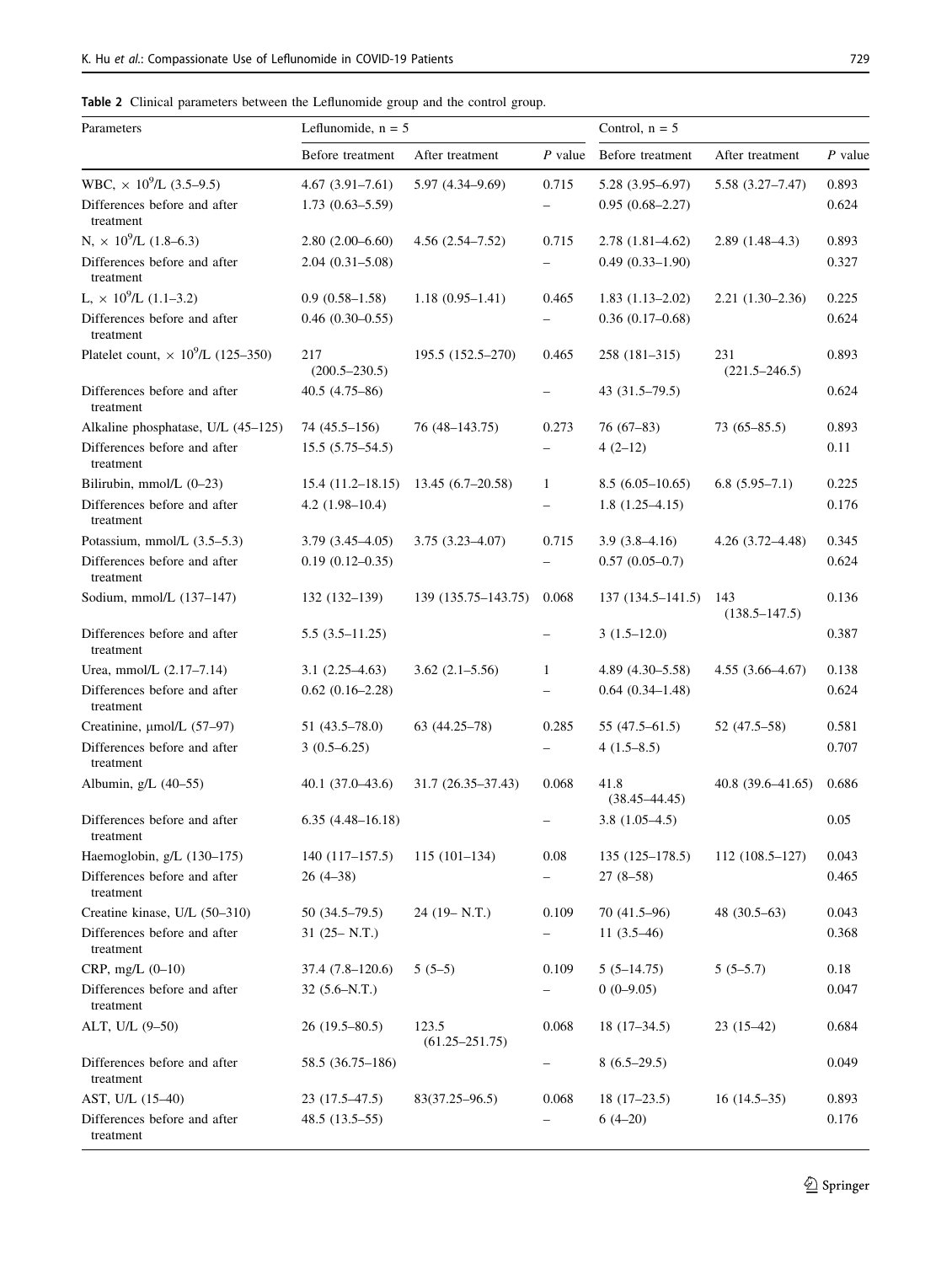# <span id="page-5-0"></span>Table 2 (continued)

| Parameters           | Leflunomide, $n = 5$ |                 | Control, $n = 5$ |                                 |                 |         |
|----------------------|----------------------|-----------------|------------------|---------------------------------|-----------------|---------|
|                      | Before treatment     | After treatment |                  | <i>P</i> value Before treatment | After treatment | P value |
| Tmax $(^{\circ}C)$   | $38(38-38.85)$       |                 |                  | 38 (37.95–38.65)                |                 | 0.738   |
| Antipyretic time (d) | $2(1-3)$             |                 |                  | $3(2.5-3.5)$                    |                 | 0.131   |

The data are presented as the medians and interquartile ranges. P values comparing cases are from Mann-Whitney U-test.

WBC white blood cell, N neutrophil, L lymphocyte, CRP C-reactive protein, ALT alanine aminotransferase, AST aspartate aminotransferase, Tmax maximum body temperature, N.T. not tested.

#### Table 3 Viral shedding time after drug treatment of indicated patients.

| Patient No.                             | Patients treated with Leflunomide |  |  | Patients treated with blank |  |       |
|-----------------------------------------|-----------------------------------|--|--|-----------------------------|--|-------|
|                                         |                                   |  |  |                             |  |       |
| Viral shedding time after treatment (d) |                                   |  |  |                             |  | 0.046 |

The data are presented as medians. P values comparing cases are from Mann-Whitney U-test.

Fig. 1 CT image of a patient in the Leflunomide treatment group. A 51-year-old female was admitted to the hospital for 8 days due to fever, fatigue, and myalgia, with a maximum body temperature of 38 °C. A comparison of CT imaging was shown before and at day 7 after treatment with Leflunomide. Arrows show the ground-glass opacity in the lung.

# **Before treatment**



and other drugs that need to be metabolized through the liver. However, such increases are normally reversible after stopping drug administration and can be cleaned by standard clearance protocols. Besides this, no other obvious adverse effects in the Leflunomide treatment group were observed.

# **Discussion**

With the rapidly increasing number of COVID-19 patients globally, the SARS-CoV-2 pandemic is still on-going spreading worldwide to over 200 countries and infected more than 7.7 million people (up to June 14th, 2020). There is also a concern that SARS-CoV-2 might become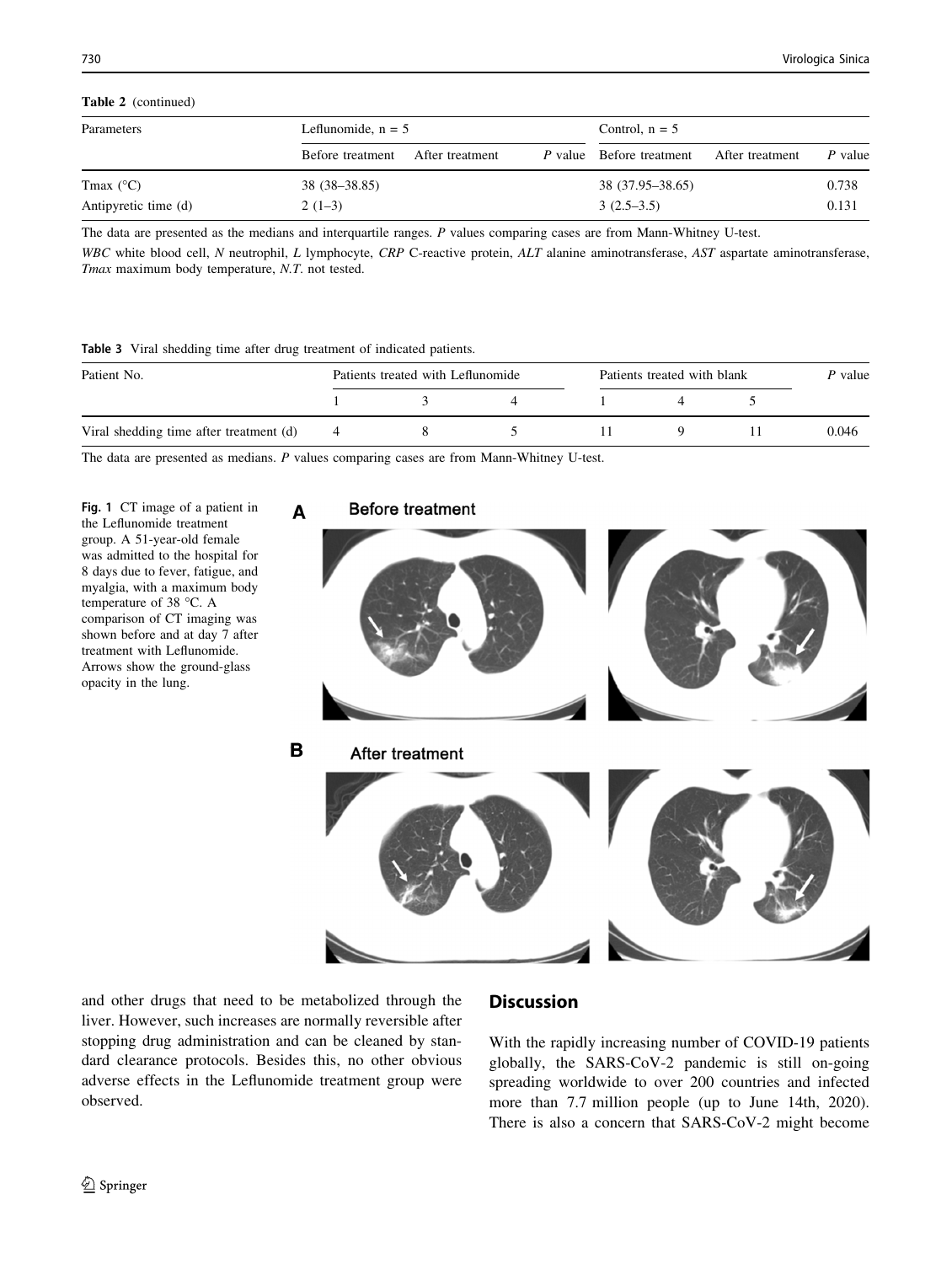seasonal and co-exist with the human for a long time (Kissler et al. [2020\)](#page-7-0). However, with great efforts in drug development for this new coronavirus, only a few old drugs have been promoted to clinical trials with moderate efficacies. Therefore, searching for high effective antiviral drugs against SARS-CoV-2 is still mandatory.

The most hopeful drug so far was likely the anti-viral compound called Remdesivir, which is an adenosine nucleotide analog prodrug, previously designed to antagonize RNA-dependent RNA polymerase of Ebola and related virus (Warren et al. [2016;](#page-8-0) Siegel et al. [2017](#page-8-0)). A structured study showed Remdesivir also binds to RNAdependent RNA polymerase of SARS-CoV-2 (Yin et al. [2020\)](#page-8-0). The first clinical trial of Remdesivir showed mild improvement in severe COVID-19 patients but without controls (Grein et al. [2020\)](#page-7-0). A randomized, double-blind, placebo-controlled, multicentre trial in China show no association with clinical improvement of Remdesivir, although early treatment within 10 days from symptom onset could help improve moderately (Wang *et al.* [2020](#page-8-0)). Another preliminary result by NIH indicated that patients who received Remdesivir had a 31% faster time to recovery than those who received a placebo (11 days vs 15 days,  $P < 0.001$ ) (NIAID [2020\)](#page-8-0). The FDA had approved Remdesivir for emergence use in COVID-19 treatment. Another nucleotide analog drug is Favipiravir previously approved to treat the influenza virus. A clinical trial in mild COVID-19 infections showed a shorter viral clearance time for Favipiravir treatment when compared with Lopinavir/ ritonavir (which proved to have no therapeutic efficacy for COVID-19 (Cao et al. [2020](#page-7-0)) (Cai et al. [2020\)](#page-7-0). Nevertheless, the dose used for Favipiravir (Day 1: 1600 mg twice daily; Days 2–14: 600 mg twice daily) is much higher than the effective dose of Leflunomide used here (Day 1–1.5: 50 mg every 12 h; Days 2–10: 20 mg daily).

Similar to nucleotide analogs such as Remdesivir and Favipiravir, Leflunomide is also capable to inhibit viral RNA genome replication (Xiong et al. [2020\)](#page-8-0). But the action of Leflunomide and nucleotide analog are totally different. Nucleotide analog, which acts through replacing the functional nucleotide with nucleotide analog to disrupt viral RNA chain elongation, acts at the final steps of viral genome replication. In contrast, Leflunomide directly targets the host de-novo pyrimidine synthesis enzyme, DHODH, to cut off the intercellular pyrimidine resources at the starting step of building the viral RNA genome. Thus, Leflunomide may perform a more complete role to stop viral genome replication. Moreover, coronavirus encodes nsp14 to regulate replication fidelity with proof-reading activity (Denison et al. [2011](#page-7-0)), which may weaken drug efficacies for nucleotide analogs. However, the action of the host-targeting antivirals (HTA), such as Leflunomide, will not be affected by virus proof-reading or viral mutations (Xiong et al. [2020](#page-8-0)). Besides the differences in drug targets, DHODH inhibitors were also found able to rescue mice from advanced influenza infections suffering from cytokine storms at the late phase of infection (Xiong et al. [2020\)](#page-8-0). On the contrary, nucleotide analog drug normally acts better in the early phase of infection before the virus load grows into exponential levels. Although the patients enrolled in this study were all from moderate type, it is predicted that Leflunomide might be equivalently effective in patients of severe type due to dual functional roles of Leflunomide in both anti-viral and immune regulation.

The second class of promising drug candidates chloroquine or hydroxychloroquine or combination treatment, also used to treat rheumatoid conditions such as arthritis and malaria treatment. Hydroxychloroquine is previously reported to have both antiviral activity and an ability to regulate the immune system (Devaux et al. [2020\)](#page-7-0). However, the clinical trial results of these drugs are rather controversial with no efficacy in some studies, but some efficacy in other studies (Chowdhury et al. [2020;](#page-7-0) Geleris et al. [2020](#page-7-0)).

Similar to chloroquine/hydroxychloroquine, Leflunomide also has a dual mechanism of antiviral and immunoregulation and was also approved to treat arthritis for many years. However, the difference between Leflunomide and chloroquine/hydroxychloroquine is distinct that Leflunomide had a clear-cut drug target of DHODH and little offtarget effects (Breedveld and Dayer [2000\)](#page-7-0), whereas chloroquine/hydroxychloroquine are multi-targeted and with more severe adverse effected reported (Schrezenmeier and Dorner [2020](#page-8-0)). Furthermore, it is proved that DHODH inhibition mainly hinders the activated, fast proliferating/ replication of immune cells/viruses that require de-novo synthesis of pyrimidine bases, whereas resting cells are less affected wherein pyrimidine bases can be recruited by the salvage pathway (Singh et al. [2017\)](#page-8-0). Therefore, DHODH is an attractive drug target in acute and severe virus infection diseases accompanied by the hyper-inflammation response.

We observed side effects of Leflunomide by elevation of liver enzyme, ATL and AST. However, according to the FDA drug illustration of Leflunomide (commercial brand name ARAVA), elevations of ALT and AST after treatment were generally reversible. Most transaminase elevations were mild  $(\leq$  twofold ULN, Upper limit of normal) and usually resolved while continuing treatment. Marked elevations  $($  threefold ULN) occurred infrequently and reversed with dose reduction or discontinuation of treatment mostly within 0–3 months. Alternatively, there is also a clearance protocol to eliminate Leflunomide metabolite from the body by the administration of cholestyramine or activated charcoal [\(https://www.accessdatas.fda.gov/drug](https://www.accessdatas.fda.gov/drugsatfda_docs/nda/98/20905_ARAVA_BIOPHARMR.PDF) [satfda\\_docs/nda/98/20905\\_ARAVA\\_BIOPHARMR.PDF](https://www.accessdatas.fda.gov/drugsatfda_docs/nda/98/20905_ARAVA_BIOPHARMR.PDF)).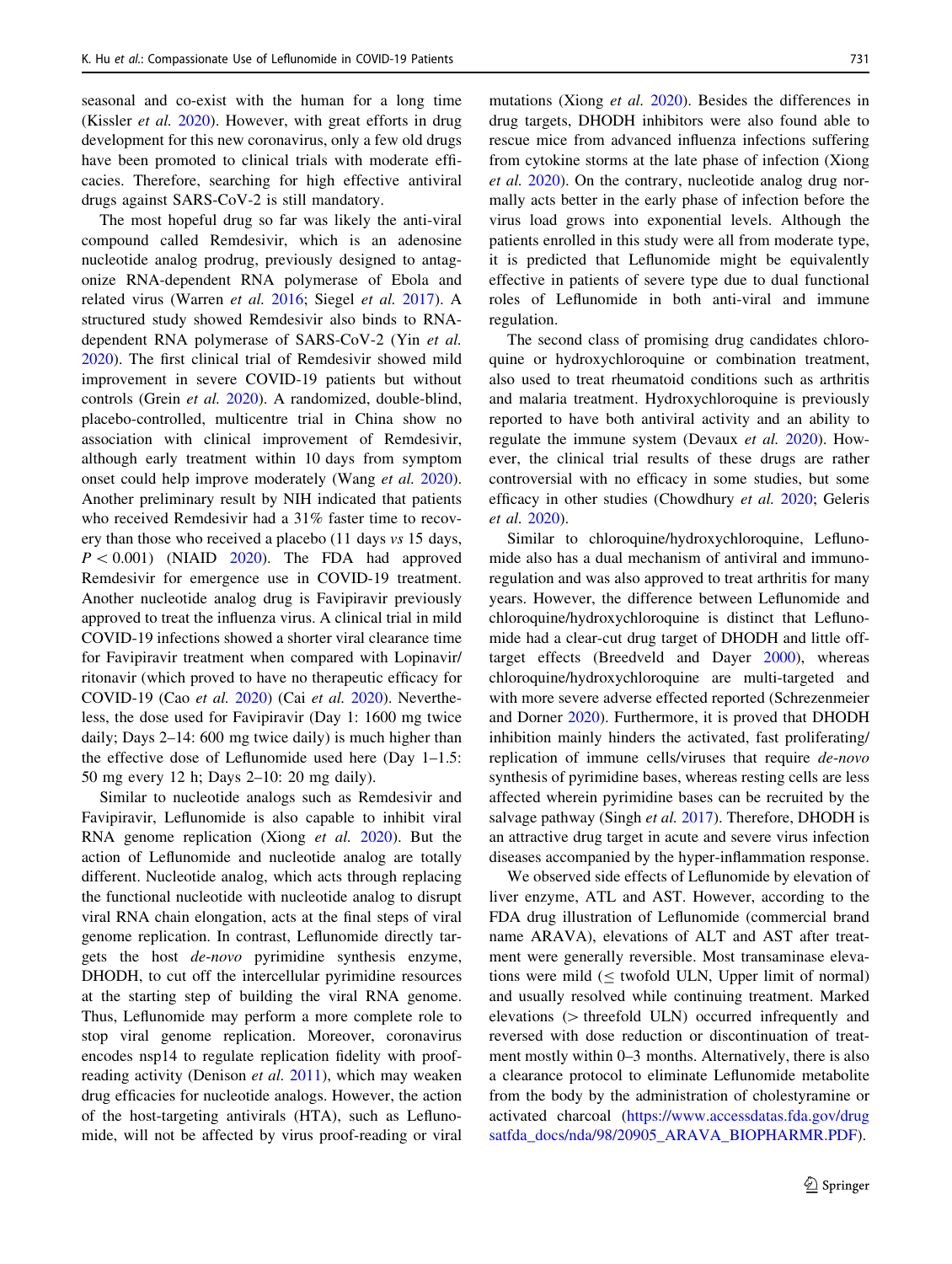<span id="page-7-0"></span>Due to patient management policy in Wuhan, we could not follow the patients' ATL/ASL levels after they discharged from our hospital. Nevertheless, we did not receive further side-effect reports from any of the patients.

Additionally, we also noticed that the baseline of CRP in two groups was different, with all patients in the control group being normal CRP level [5 (5–14.7)] before treatment, most patients in Leflunomide group being higher level [37.4 (7.8–120.6)] before treatment. This was due to limited patients we could enroll in the study time. Nevertheless, all the high levels of CRP dropped to normal level [5 (5–5)] after Leflunomide treatment indicating that the immune-repression effect of Leflunomide shown in RA disease may also be effective in infectious disease. Further study needs to be done in this aspect.

The limited sample size and no-placebo design in this study are shortness due to difficulties in patient recruitments in China. However, the patients treated with Leflunomide recovered faster and showed shorten virus clearance days than patients without Leflunomide treatment. Thus, this preliminary study still supports the potential effectiveness of Leflunomide to treat COVID infections with satisfied antiviral efficacy and drug safety.

Acknowledgements Respectful thanks to all patients and their families enrolled in this study. This study was supported by the Science and Technology Key Project on Novel Coronavirus Pneumonia, Hubei Province (project number: 2020FCA002 to K.H.), and the Application & Frontier Research Program of Wuhan Government (2019020701011463 to K.X.). We are grateful to Taikang Insurance Group Co., Ltd, Beijing Taikang Yicai Foundation, and Special Fund for COVID-19 Research of Wuhan University for their great supports to this work. The funding agencies had no role in the study design and clinical medications; collection, analysis, and interpretation of the data; preparation, written, review, or approval of the manuscript.

Author Contributions KL, KX, HL initiated the work and contributed the conception of the work. KL, KX, HL, and KH design the study. KH, MW, YZ, YZ, TW, ZZ, XL, SZ, DZ organized and performed the clinal study and acquire the clinical data; KH, MW, DZ, KX analyzed and interpreted the data. KL, KX, KH, and MW drafted and finalized the manuscript.

## Compliance with Ethical Standards

Conflict of interest The authors declare no competing interests.

Animal and Human Right Statement Additional informed consent was obtained from all patients for which identifying information is included in this article.

# References

Beigel JH, Tomashek KM, Dodd LE, Mehta AK, Zingman BS, Kalil AC, Hohmann E, Chu HY, Luetkemeyer A, Kline S, Lopez de Castilla D, Finberg RW, Dierberg K, Tapson V, Hsieh L, Patterson TF, Paredes R, Sweeney DA, Short WR, Touloumi G, Lye DC, Ohmagari N, Oh MD, Ruiz-Palacios GM, Benfield T, Fatkenheuer G, Kortepeter MG, Atmar RL, Creech CB, Lundgren J, Babiker AG, Pett S, Neaton JD, Burgess TH, Bonnett T, Green M, Makowski M, Osinusi A, Nayak S, Lane HC, Members A-SG (2020) Remdesivir for the Treatment of Covid-19—preliminary report. N Engl J Med. [https://doi.org/](https://doi.org/10.1056/NEJMoa2007764) [10.1056/NEJMoa2007764](https://doi.org/10.1056/NEJMoa2007764)

- Breedveld FC, Dayer JM (2000) Leflunomide: mode of action in the treatment of rheumatoid arthritis. Ann Rheum Dis 59:841–849
- Cai Q, Yang M, Liu D, Chen J, Shu D, Xia J, Liao X, Gu Y, Cai Q, Yang Y, Shen C, Li X, Peng L, Huang D, Zhang J, Zhang S, Wang F, Liu J, Chen L, Chen S, Wang Z, Zhang Z, Cao R, Zhong W, Liu Y, Liu L (2020) Experimental treatment with favipiravir for COVID-19: an open-label control study. Engineering (Beijing). <https://doi.org/10.1016/j.eng.2020.03.007>
- Cao B, Wang Y, Wen D, Liu W, Wang J, Fan G, Ruan L, Song B, Cai Y, Wei M, Li X, Xia J, Chen N, Xiang J, Yu T, Bai T, Xie X, Zhang L, Li C, Yuan Y, Chen H, Li H, Huang H, Tu S, Gong F, Liu Y, Wei Y, Dong C, Zhou F, Gu X, Xu J, Liu Z, Zhang Y, Li H, Shang L, Wang K, Li K, Zhou X, Dong X, Qu Z, Lu S, Hu X, Ruan S, Luo S, Wu J, Peng L, Cheng F, Pan L, Zou J, Jia C, Wang J, Liu X, Wang S, Wu X, Ge Q, He J, Zhan H, Qiu F, Guo L, Huang C, Jaki T, Hayden FG, Horby PW, Zhang D, Wang C (2020) A trial of Lopinavir-Ritonavir in adults hospitalized with severe Covid-19. N Engl J Med 382:1787–1799
- Chowdhury MS, Rathod J, Gernsheimer J (2020) A rapid systematic review of clinical trials utilizing chloroquine and hydroxychloroquine as a treatment for COVID-19. Acad Emerg Med 27:493–504
- Denison MR, Graham RL, Donaldson EF, Eckerle LD, Baric RS (2011) Coronaviruses: an RNA proofreading machine regulates replication fidelity and diversity. RNA Biol 8:270–279
- Devaux CA, Rolain JM, Colson P, Raoult D (2020) New insights on the antiviral effects of chloroquine against coronavirus: what to expect for COVID-19? Int J Antimicrob Agents 55:105938
- Fragoso YD, Brooks JB (2015) Leflunomide and teriflunomide: altering the metabolism of pyrimidines for the treatment of autoimmune diseases. Expert Rev Clin Pharmacol 8:315–320
- Geleris J, Sun Y, Platt J, Zucker J, Baldwin M, Hripcsak G, Labella A, Manson D, Kubin C, Barr RG, Sobieszczyk ME, Schluger NW (2020) Observational study of hydroxychloroquine in hospitalized patients with Covid-19. N Engl J Med 382:2411–2418
- Grein J, Ohmagari N, Shin D, Diaz G, Asperges E, Castagna A, Feldt T, Green G, Green ML, Lescure FX, Nicastri E, Oda R, Yo K, Quiros-Roldan E, Studemeister A, Redinski J, Ahmed S, Bernett J, Chelliah D, Chen D, Chihara S, Cohen SH, Cunningham J, D'Arminio Monforte A, Ismail S, Kato H, Lapadula G, L'Her E, Maeno T, Majumder S, Massari M, Mora-Rillo M, Mutoh Y, Nguyen D, Verweij E, Zoufaly A, Osinusi AO, DeZure A, Zhao Y, Zhong L, Chokkalingam A, Elboudwarej E, Telep L, Timbs L, Henne I, Sellers S, Cao H, Tan SK, Winterbourne L, Desai P, Mera R, Gaggar A, Myers RP, Brainard DM, Childs R, Flanigan T (2020) Compassionate use of remdesivir for patients with severe Covid-19. N Engl J Med 382:2327–2336
- Huang C, Wang Y, Li X, Ren L, Zhao J, Hu Y, Zhang L, Fan G, Xu J, Gu X, Cheng Z, Yu T, Xia J, Wei Y, Wu W, Xie X, Yin W, Li H, Liu M, Xiao Y, Gao H, Guo L, Xie J, Wang G, Jiang R, Gao Z, Jin Q, Wang J, Cao B (2020) Clinical features of patients infected with 2019 novel coronavirus in Wuhan, China. Lancet 395:497–506
- Kissler SM, Tedijanto C, Goldstein E, Grad YH, Lipsitch M (2020) Projecting the transmission dynamics of SARS-CoV-2 through the postpandemic period. Science 368:860–868
- Kupferschmidt K, Cohen J (2020) WHO launches global megatrial of the four most promising coronavirus treatments. Science